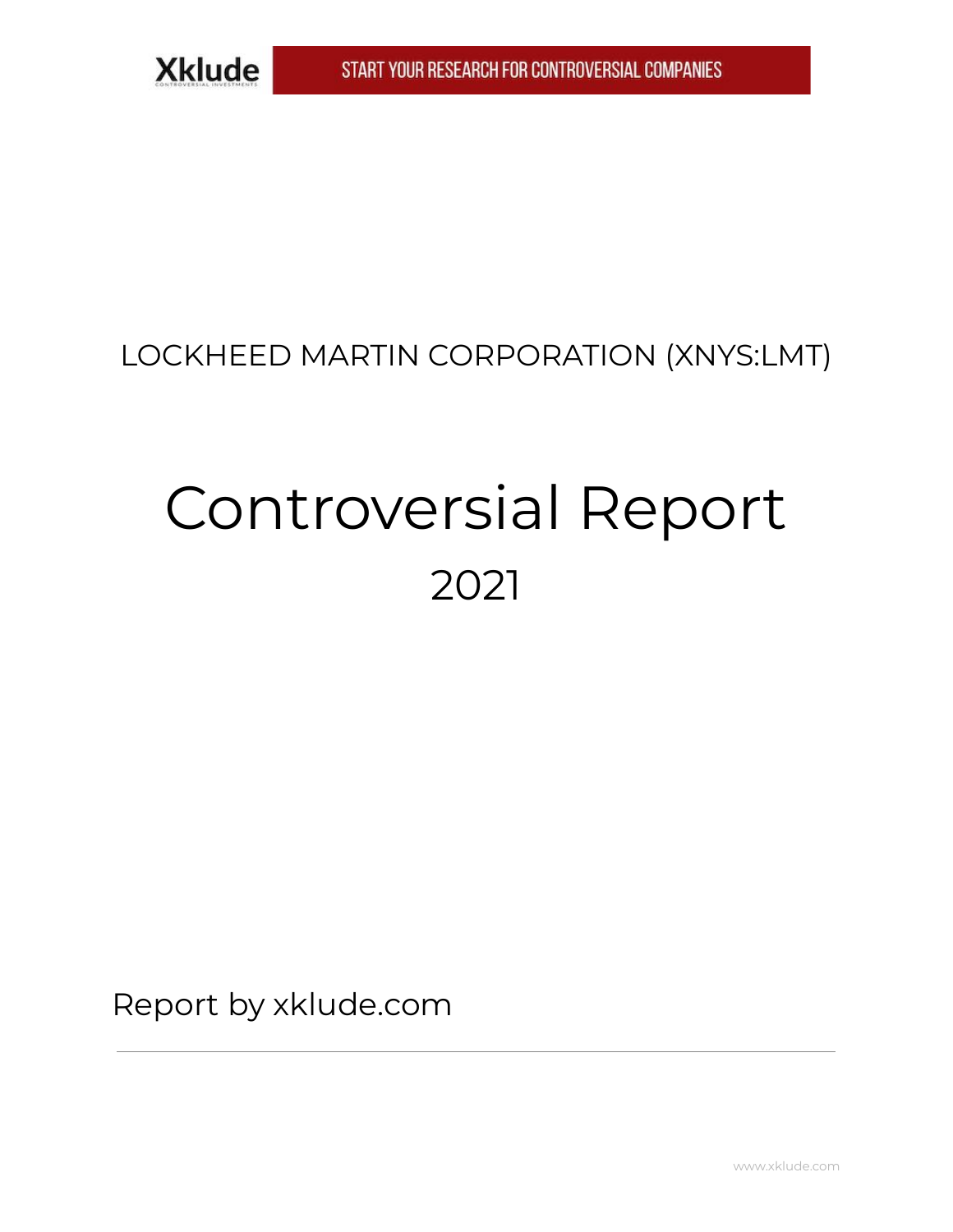### Content

| Report by xklude.com                                                     |              |
|--------------------------------------------------------------------------|--------------|
| About Xklude                                                             | $\mathbf{2}$ |
| Conclusion                                                               | 3            |
| About LOCKHEED MARTIN CORPORATION (XNYS:LMT)                             | 4            |
| Controversial issues linked to<br>LOCKHEED MARTIN CORPORATION (XNYS:LMT) | 5            |
| ESG media exposure                                                       | 5            |
| <b>ESG</b> view                                                          | 7            |
| Most controversial peers                                                 | 8            |
| Nordic investors                                                         | 8            |

### <span id="page-1-0"></span>About Xklude

The purpose of the Xklude database is to map investments from an ethical perspective and to create more transparency about which ethical and responsible issues are concerning activist shareholders, pension savers, the new generation of private sustainable investors and others with interest in responsible and ethical investments.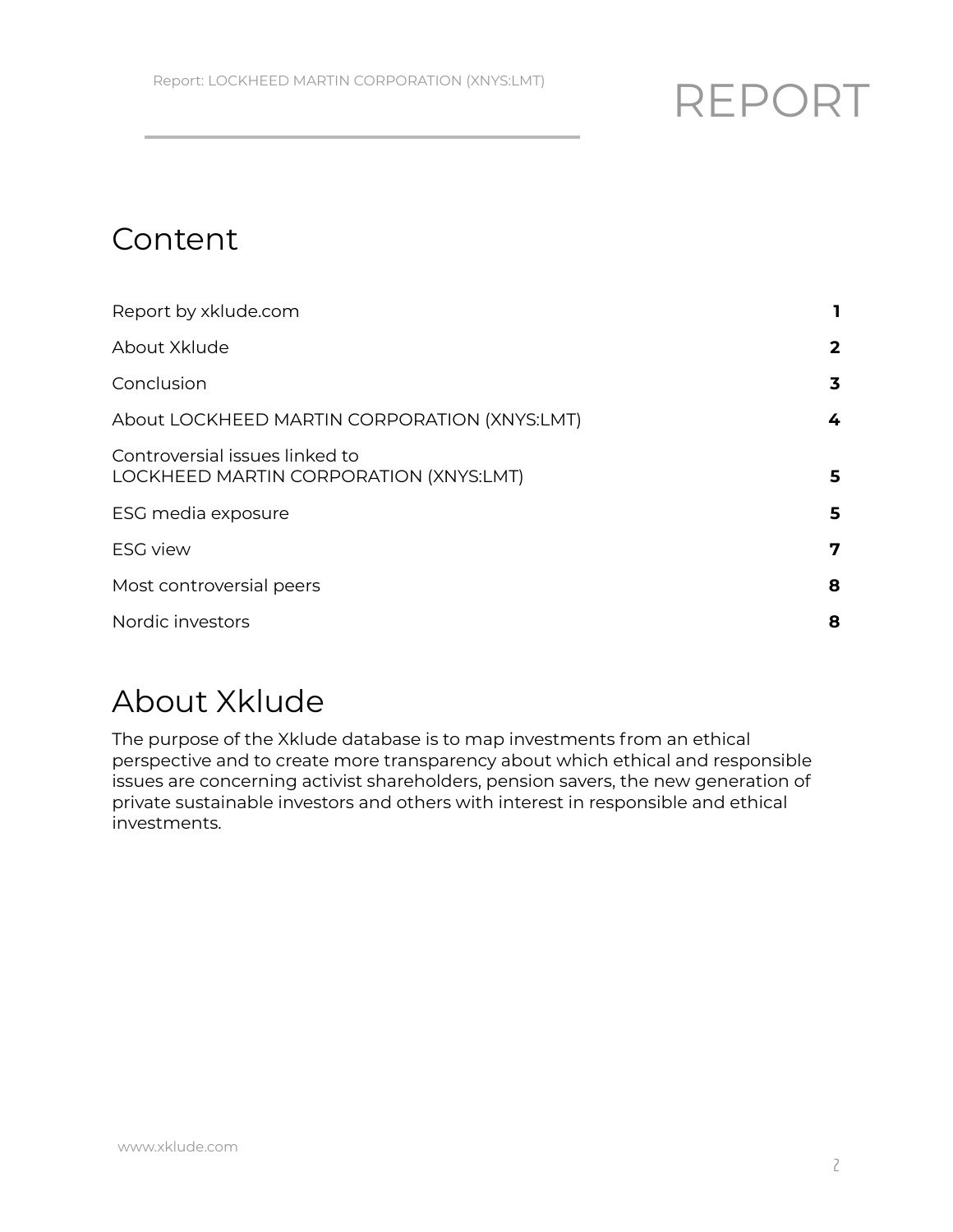### <span id="page-2-0"></span>Conclusion

LOCKHEED MARTIN CORPORATION is involved in eight fundamental controversial issues, divided into five different ESG categories. There is a significant risk of violation regarding social and human rights as the company produces military weapons - including equipment that is either nuclear weapons itself or used in connection with nuclear weapons. The company is one of the most conytovesiel companies in its peer group.

The Company is also associated with fundamental controversial issues in the categories of climate, politics and governance. There are also several current controversial cases identified in ESG media screening in the last 3 month, even though the company´ medie momentum score is considered not critical close to neutral on an average view over the last two year.

The company has only few institutional investors in the Nordic region, as there is a relative consensus to exclude the company as a result of the production of and involvement in controversial weapons.

The company's climate policy is assessed as relatively poorly measured across a number of independent analyzes, just as the company is not registered as an UN Global Compact member.

However, the company is awarded a relatively high ESG consensus score above the 90th percentile. The contrast between a high ESG score and high level of controversies is a common phenomenon. ESG scores should not be compared with controversial levels but viewed as different perspectives.

Controversial issues cover a wide range of themes that can be defined as controversial for various reasons. There is no standard definition of a controversial issue or a controversial business. All issues are therefore not necessarily expressions of specific legal violations but have more character of an ethical dimension to be discussed, where it´s ultimately up to individuals or investor management to assess whether the issue is in line with decided values or norms.

For further and complete information, ratings and controversial perspectives can be viewed by accessing the xklude database at [www.xklude.com](http://www.xklude.com).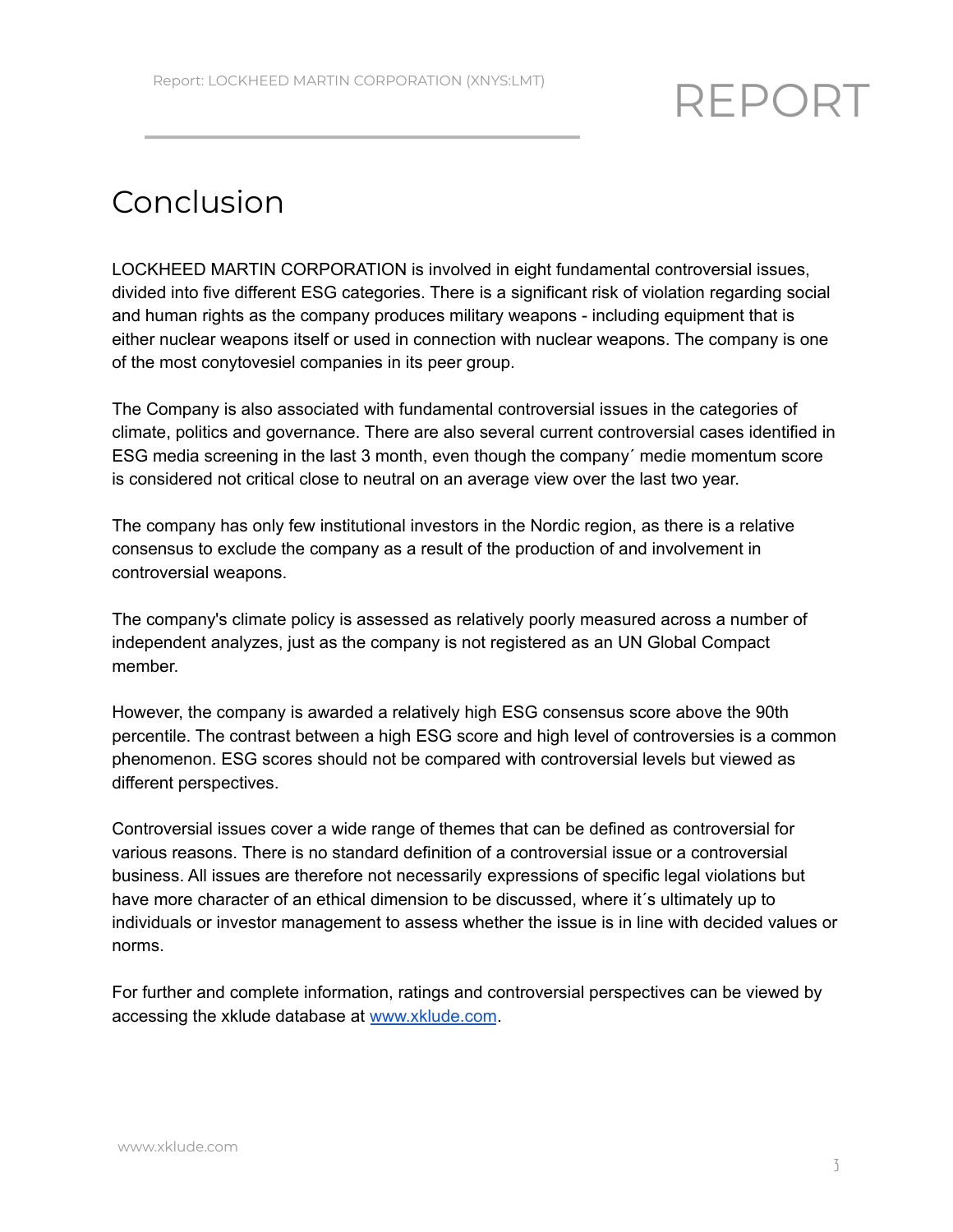## <span id="page-3-0"></span>About LOCKHEED MARTIN CORPORATION (XNYS:LMT)

| Address: | 6801 ROCKLEDGE DR, BETHESDA, MD, 20817-1803 US |
|----------|------------------------------------------------|
|----------|------------------------------------------------|

| Industry:    | Aerospace & Defense |
|--------------|---------------------|
| ISIN:        | US5398301094        |
| Exchange:    | 103.789.500.000     |
| Ticker:      | LMT                 |
| Market Cap:  | 103.789.500.000     |
| Beta:        | 0,98                |
| $P/E$ :      | 15,13               |
| Price 2021:  | 351,97              |
| Latest price | 370,15              |
| YtD:         | 5,17%               |

Lockheed Martin Corporation is a security and aerospace company. The Company operates through four segments. Aeronautics segment is engaged in the research, design, development, manufacture, integration, sustainment, support and upgrade of military aircraft, including combat and air mobility aircraft, unmanned air vehicles and related technologies.

Missiles and Fire Control segment provides air and missile defense systems; fire control systems; manned and unmanned ground vehicles, and energy management solutions. Rotary and Mission Systems segment provides design, manufacture, service and support for a range of military and civil helicopters; mission systems and sensors for rotary and fixed-wing aircraft; simulation and training services, and unmanned systems and technologies, among others. Space Systems segment is engaged in the research and development, design, engineering and production of satellites, strategic and defensive missile systems and space transportation systems.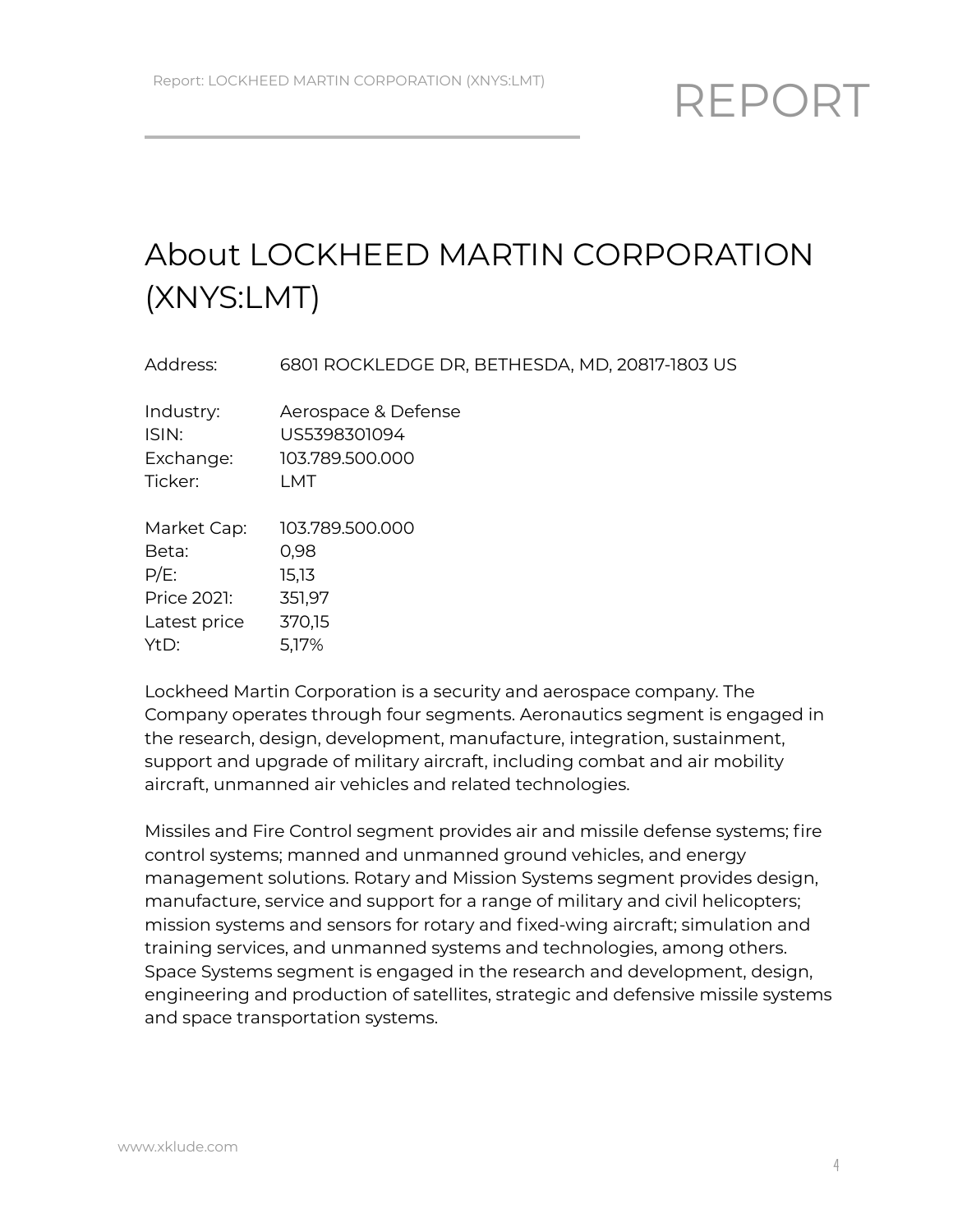## Controversial issues linked to LOCKHEED MARTIN CORPORATION (XNYS:LMT)

- <span id="page-4-0"></span>Use of Offshore Tax Haven
- Funding Systemic Racism
- Manufacturer of Weapons or supplier for military
- Major nuclear weapon producer
- Financial support to Trump administration
- Exclusion List Norges Bank as of 06 February 2020
- Unconventional weapon
- Climate 100

### <span id="page-4-1"></span>ESG media exposure

#### **Environmental**

● Greenpeace activists confront deep sea mining industry in Pacific Ocean *(morningstaronline.co.uk, (4/6/2021 5:45pm), English, United Kingdom)*

#### Social

● Lockheed Martin Corp. Will Pay \$700,000 in Back Wages After DOL Investigation (*airforcetimes.com, (2/25/2021 1:15am), English, United States)*

#### **Governance**

● Israel Moves to Buy F-35 jets, KC-46 Refueling Planes, Munitions (hamodia.com,(2/17/2021 12:00pm), English, Israel

View all ESG media exposure at www.xklude.com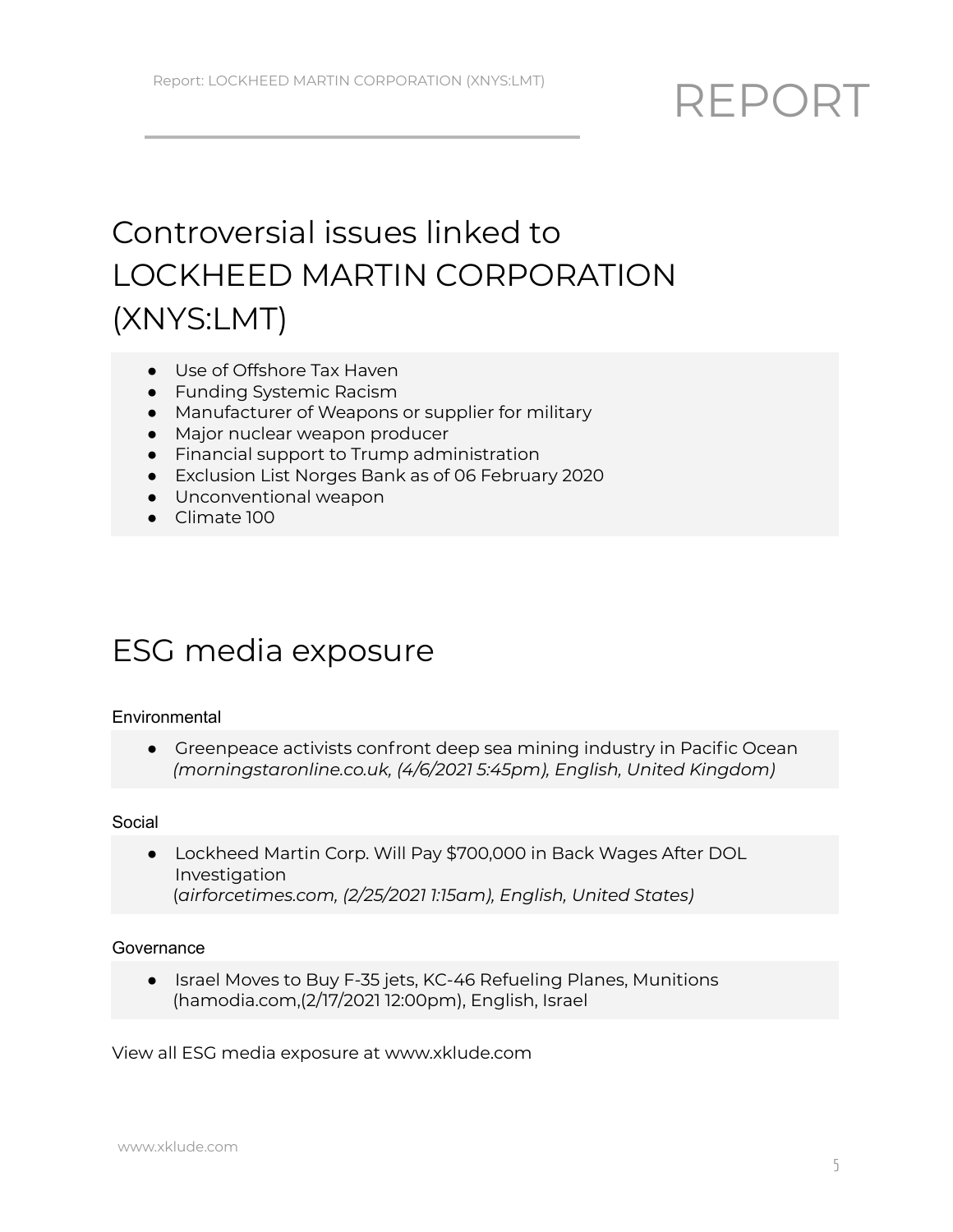| <b>Controversial Issues</b> |                      |
|-----------------------------|----------------------|
| Controversial Issues #:     | 8 of 31              |
| Controversial Percent:      | 25.81%               |
| <b>Investors</b>            |                      |
| Investors $\#$              | $\overline{3}$ of 41 |
| Investor Percent:           | 7,50%                |
| Cantuavavaial luanaat       |                      |

#### **Controversial Impact**

| Impact score: |  |
|---------------|--|
|---------------|--|

Shows controversial impact based on number of issues and number of investors. (*0-100;* 0-30 Low, 31-50 Medium, 51-100 High.

#### **Controversial Risk Profile by ESG categories**

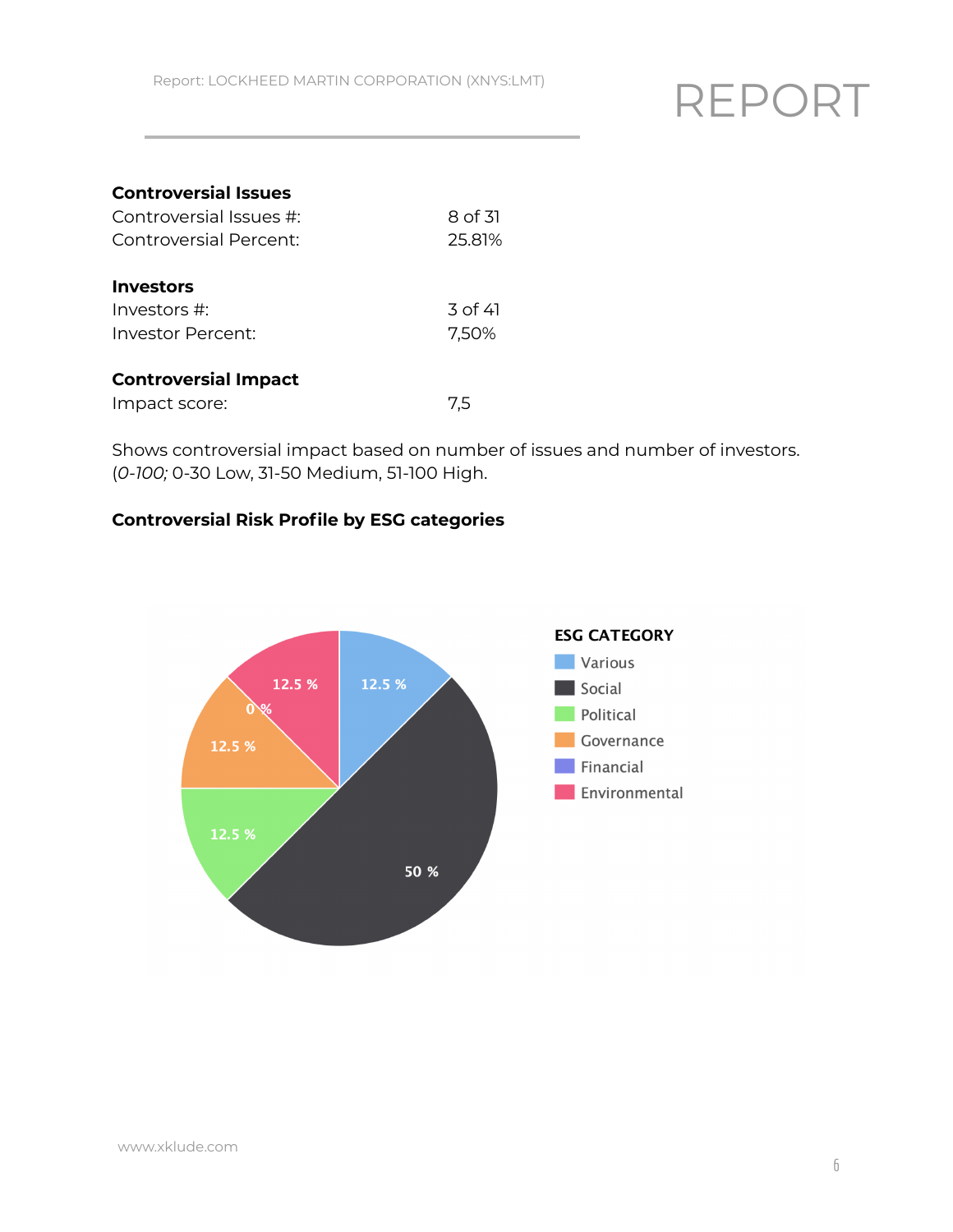<span id="page-6-0"></span>ESG view

**ESG Ranking** ESG Percentile Ranking: 93%

**Global Compact** Not a member

#### **Science Based Target**

No

#### **Climate Scores**

| Engagement:  | not yet scored |
|--------------|----------------|
| Performance: | not yet scored |
| CDP Climate: |                |
| TCFD:        | Partial        |

#### **Reduction target**

| Long Term:                |         |
|---------------------------|---------|
| Medium Term:              | Partial |
| Short Term:               | N       |
| Decarbonisation strategy: | N       |
| Capital allocation:       | N       |
| Climate Policy:           | Partial |
| Climate Governance:       | Partial |

#### **Human Rights**

Not scored